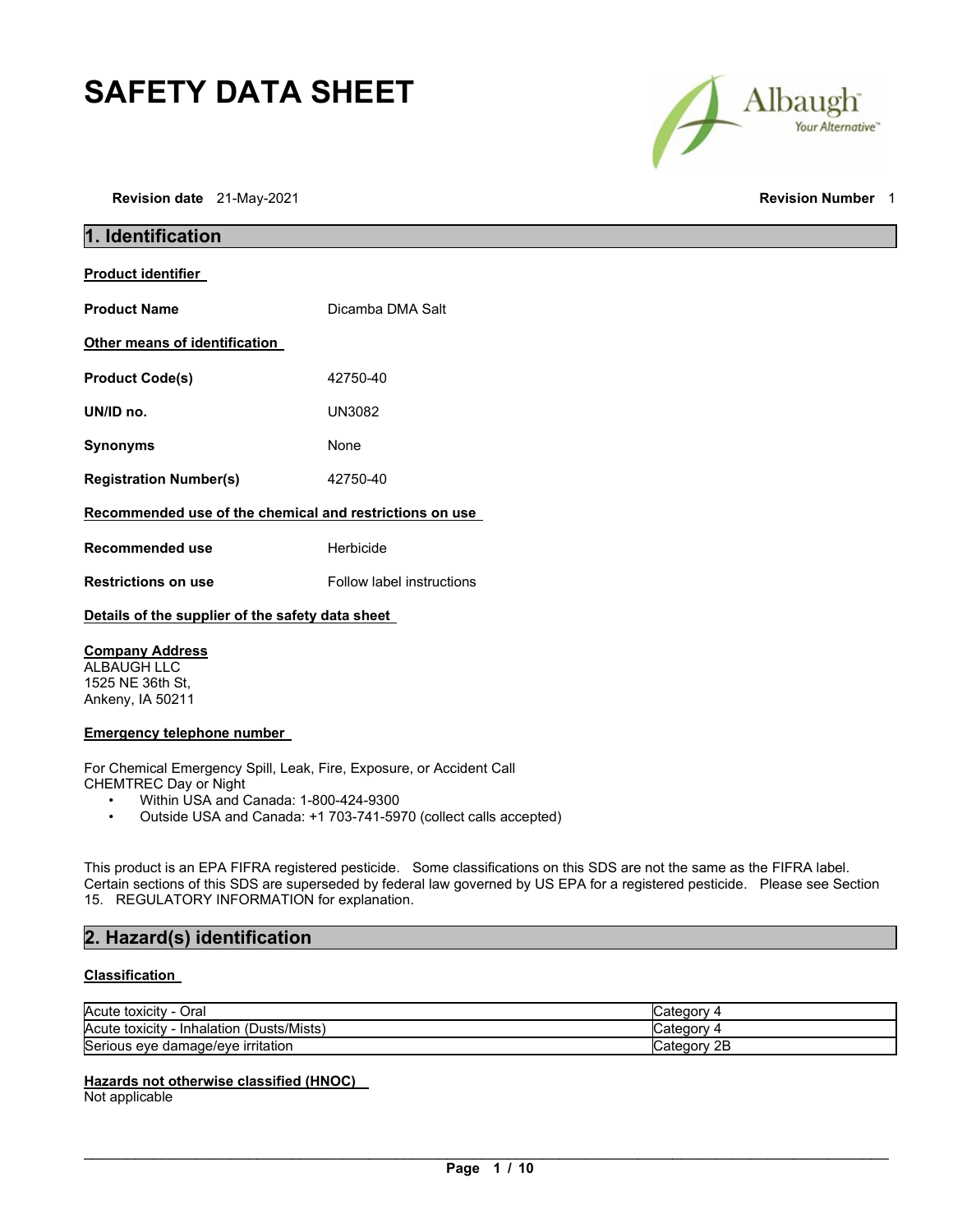

\_\_\_\_\_\_\_\_\_\_\_\_\_\_\_\_\_\_\_\_\_\_\_\_\_\_\_\_\_\_\_\_\_\_\_\_\_\_\_\_\_\_\_\_\_\_\_\_\_\_\_\_\_\_\_\_\_\_\_\_\_\_\_\_\_\_\_\_\_\_\_\_\_\_\_\_\_\_\_\_\_\_\_\_\_\_\_\_\_\_\_\_\_

## **Precautionary Statements - Prevention**

Wash face, hands and any exposed skin thoroughly after handling Do not eat, drink or smoke when using this product Avoid breathing dust/fume/gas/mist/vapors/spray Use only outdoors or in a well-ventilated area

## **Precautionary Statements - Response**

IF IN EYES: Rinse cautiously with water for several minutes. Remove contact lenses, if present and easy to do. Continue rinsing If eye irritation persists: Get medical advice/attention IF INHALED: Remove person to fresh air and keep comfortable for breathing Call a POISON CENTER or doctor if you feel unwell IF SWALLOWED: Call a POISON CENTER or doctor if you feel unwell Rinse mouth

## **Precautionary Statements - Disposal**

Dispose of contents/container to an approved waste disposal plant

#### **Unknown acute toxicity**

#### **Other information**

May be harmful in contact with skin. Harmful to aquatic life with long lasting effects.

## **3. Composition/information on ingredients**

## **Substance**

Not applicable.

#### **Mixture**

| <i>C</i> hemical name⊘        | CAS No                  | Weight-%        | Active Ingredient |
|-------------------------------|-------------------------|-----------------|-------------------|
| Dimethylamine salt of Dicamba | 2300-66-5               | .65<br>46.75-49 |                   |
| Other Ingredients             | <b>OPRIETARY</b><br>PR( | >50.0           |                   |

\*The exact percentage (concentration) of composition has been withheld as a trade secret.

| 4. First-aid measures |  |
|-----------------------|--|
|                       |  |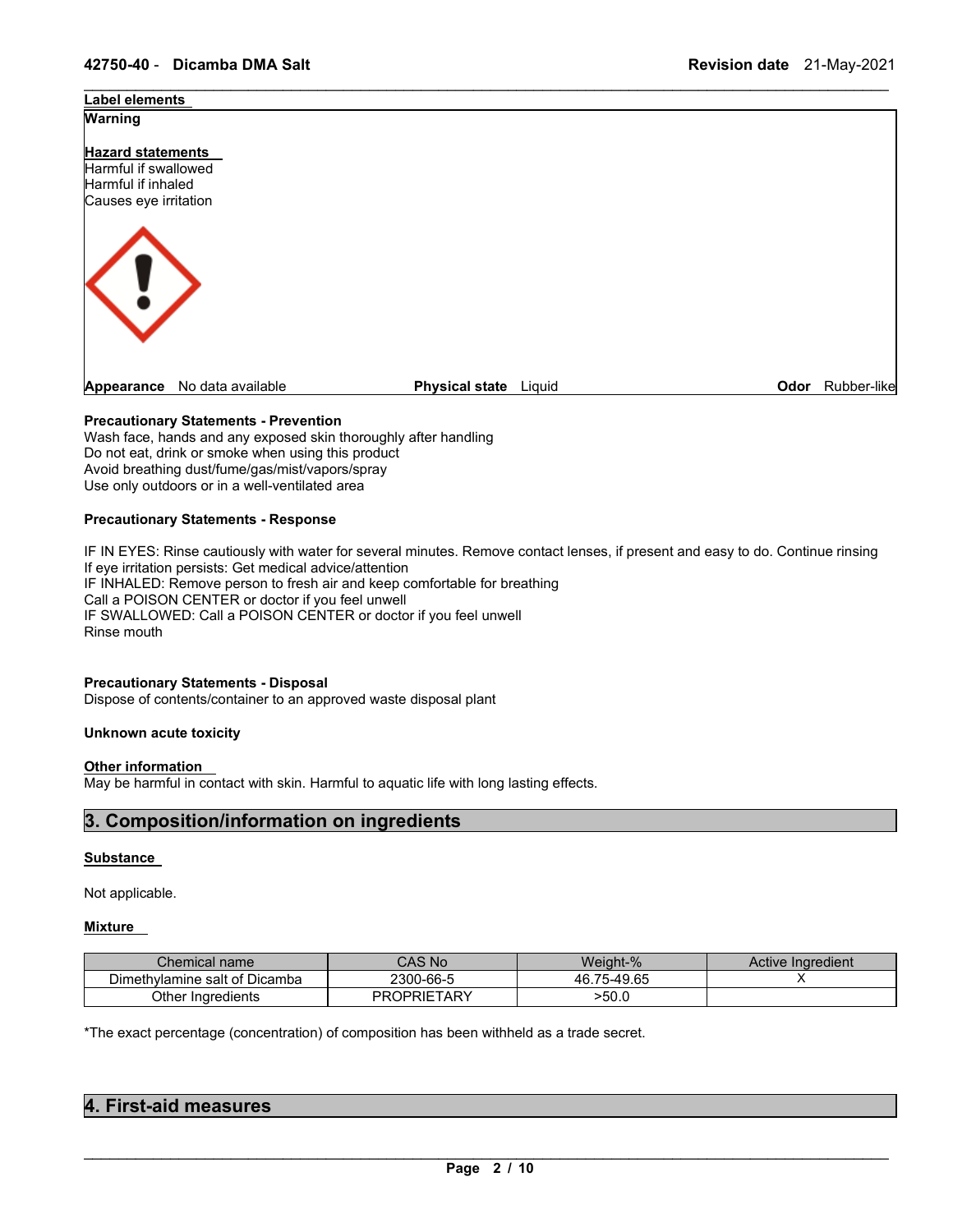| Description of first aid measures                           |                                                                                                                                                                                                                                                                            |
|-------------------------------------------------------------|----------------------------------------------------------------------------------------------------------------------------------------------------------------------------------------------------------------------------------------------------------------------------|
| <b>General advice</b>                                       | Show this safety data sheet to the doctor in attendance.                                                                                                                                                                                                                   |
| <b>Inhalation</b>                                           | Remove to fresh air. If symptoms persist, call a physician. If breathing has stopped, give<br>artificial respiration. Get medical attention immediately.                                                                                                                   |
| Eye contact                                                 | Rinse immediately with plenty of water, also under the eyelids, for at least 15 minutes. Keep<br>eye wide open while rinsing. Get medical attention if irritation develops and persists.<br>Remove contact lenses, if present and easy to do. Continue rinsing.            |
| <b>Skin contact</b>                                         | Wash skin with soap and water.                                                                                                                                                                                                                                             |
| Ingestion                                                   | Do NOT induce vomiting. Clean mouth with water and drink afterwards plenty of water.<br>Never give anything by mouth to an unconscious person. Get medical attention.                                                                                                      |
| Self-protection of the first aider                          | Ensure that medical personnel are aware of the material(s) involved, take precautions to<br>protect themselves and prevent spread of contamination. Avoid breathing vapors or mists.<br>Use personal protective equipment as required. See section 8 for more information. |
| Most important symptoms and effects, both acute and delayed |                                                                                                                                                                                                                                                                            |
| <b>Symptoms</b>                                             | Coughing and/ or wheezing. Difficulty in breathing.                                                                                                                                                                                                                        |
|                                                             | Indication of any immediate medical attention and special treatment needed                                                                                                                                                                                                 |
| Note to physicians                                          | Treat symptomatically.                                                                                                                                                                                                                                                     |

\_\_\_\_\_\_\_\_\_\_\_\_\_\_\_\_\_\_\_\_\_\_\_\_\_\_\_\_\_\_\_\_\_\_\_\_\_\_\_\_\_\_\_\_\_\_\_\_\_\_\_\_\_\_\_\_\_\_\_\_\_\_\_\_\_\_\_\_\_\_\_\_\_\_\_\_\_\_\_\_\_\_\_\_\_\_\_\_\_\_\_\_\_

## **5. Fire-fighting measures**

| <b>Suitable Extinguishing Media</b><br><b>Large Fire</b>               | Use extinguishing measures that are appropriate to local circumstances and the<br>surrounding environment.<br>CAUTION: Use of water spray when fighting fire may be inefficient. |  |
|------------------------------------------------------------------------|----------------------------------------------------------------------------------------------------------------------------------------------------------------------------------|--|
| Unsuitable extinguishing media                                         | Do not scatter spilled material with high pressure water streams.                                                                                                                |  |
| Specific hazards arising from the<br>No data available.<br>chemical    |                                                                                                                                                                                  |  |
| <b>Explosion data</b><br><b>Sensitivity to mechanical impact None.</b> |                                                                                                                                                                                  |  |
| Sensitivity to static discharge                                        | None.                                                                                                                                                                            |  |
| Special protective equipment for<br>fire-fighters                      | Firefighters should wear self-contained breathing apparatus and full firefighting turnout<br>gear. Use personal protection equipment.                                            |  |

## **6. Accidental release measures**

**Personal precautions, protective equipment and emergency procedures** 

| <b>Personal precautions</b> | Avoid contact with skin, eyes or clothing. Use personal protective equipment as required.<br>Ensure adequate ventilation. Avoid breathing vapors or mists. |
|-----------------------------|------------------------------------------------------------------------------------------------------------------------------------------------------------|
| <b>Other information</b>    | Refer to protective measures listed in Sections 7 and 8.                                                                                                   |

## **Methods and material for containment and cleaning up**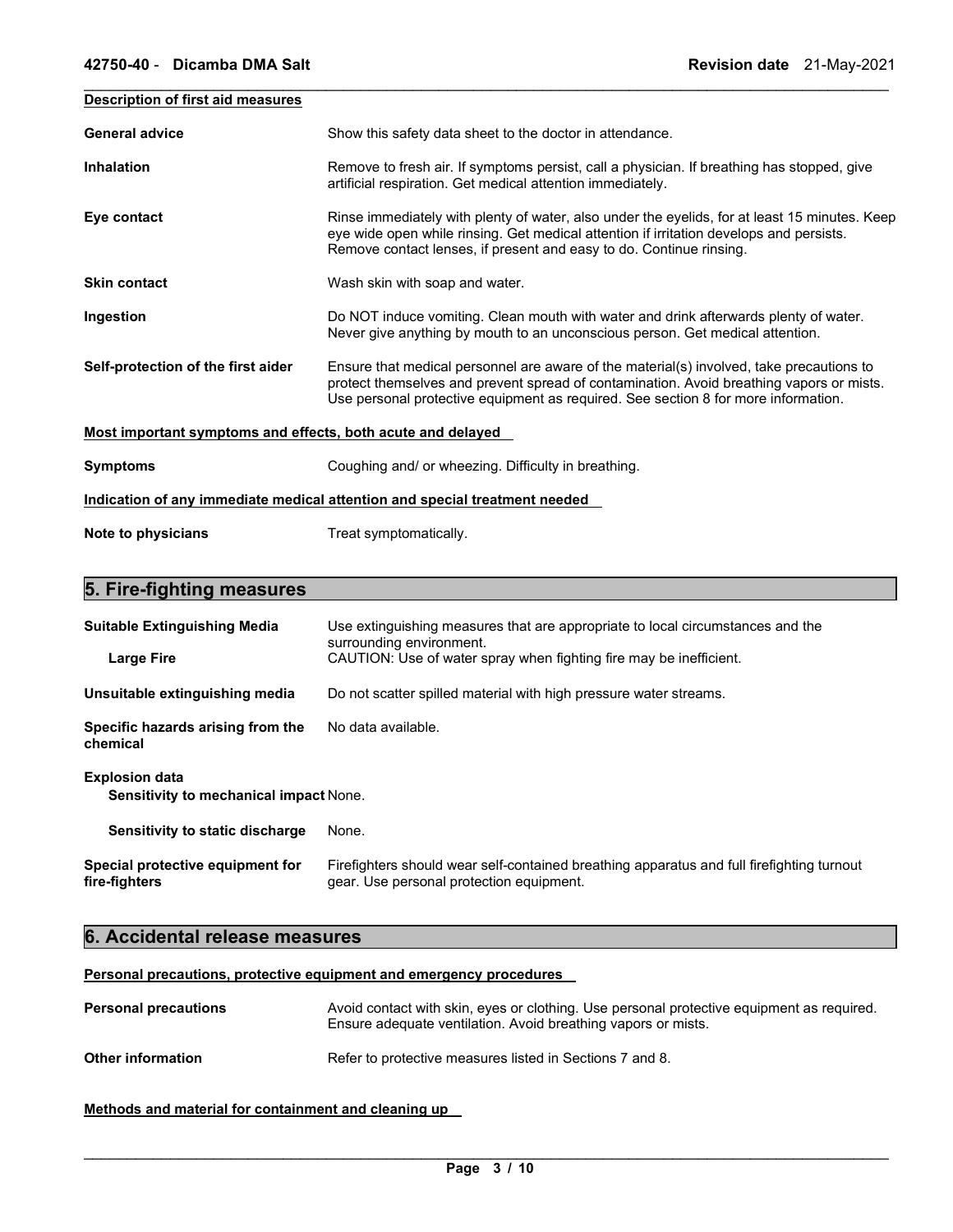| <b>Methods for containment</b> | Prevent further leakage or spillage if safe to do so. |
|--------------------------------|-------------------------------------------------------|
|                                |                                                       |
| Methods for cleaning up        | Pick up and transfer to properly labeled containers.  |

| 7. Handling and storage              |                                                                                                                                                                                                                                                                          |
|--------------------------------------|--------------------------------------------------------------------------------------------------------------------------------------------------------------------------------------------------------------------------------------------------------------------------|
| <b>Precautions for safe handling</b> |                                                                                                                                                                                                                                                                          |
| Advice on safe handling              | Handle in accordance with good industrial hygiene and safety practice. Avoid breathing<br>vapors or mists. Ensure adequate ventilation. In case of insufficient ventilation, wear<br>suitable respiratory equipment. Do not eat, drink or smoke when using this product. |
|                                      | Conditions for safe storage, including any incompatibilities                                                                                                                                                                                                             |
| <b>Storage Conditions</b>            | Keep containers tightly closed in a dry, cool and well-ventilated place. Keep out of the reach<br>of children.                                                                                                                                                           |

## **8. Exposure controls/personal protection**

#### **Control parameters**

**Exposure Limits** The following ingredients are the only ingredients of the product above the cut-off level (or level that contributes to the hazard classification of the mixture) which have an exposure limit applicable in the region for which this safety data sheet is intended or other recommended limit. At this time, the other relevant constituents have no known exposure limits from the sources listed here.

#### **Biological occupational exposure limits**

This product, as supplied, does not contain any hazardous materials with biological limits established by the region specific regulatory bodies

| Appropriate engineering controls      |                                                                                                                                                                             |
|---------------------------------------|-----------------------------------------------------------------------------------------------------------------------------------------------------------------------------|
| <b>Engineering controls</b>           | <b>Showers</b><br>Eyewash stations<br>Ventilation systems.                                                                                                                  |
|                                       | Individual protection measures, such as personal protective equipment                                                                                                       |
| <b>Eye/face protection</b>            | If splashes are likely to occur, wear safety glasses with side-shields. None required for<br>consumer use.                                                                  |
| Skin and body protection              | No special protective equipment required.                                                                                                                                   |
| <b>Respiratory protection</b>         | No protective equipment is needed under normal use conditions. If exposure limits are<br>exceeded or irritation is experienced, ventilation and evacuation may be required. |
| <b>General hygiene considerations</b> | Avoid contact with skin, eyes or clothing. Do not eat, drink or smoke when using this<br>product.                                                                           |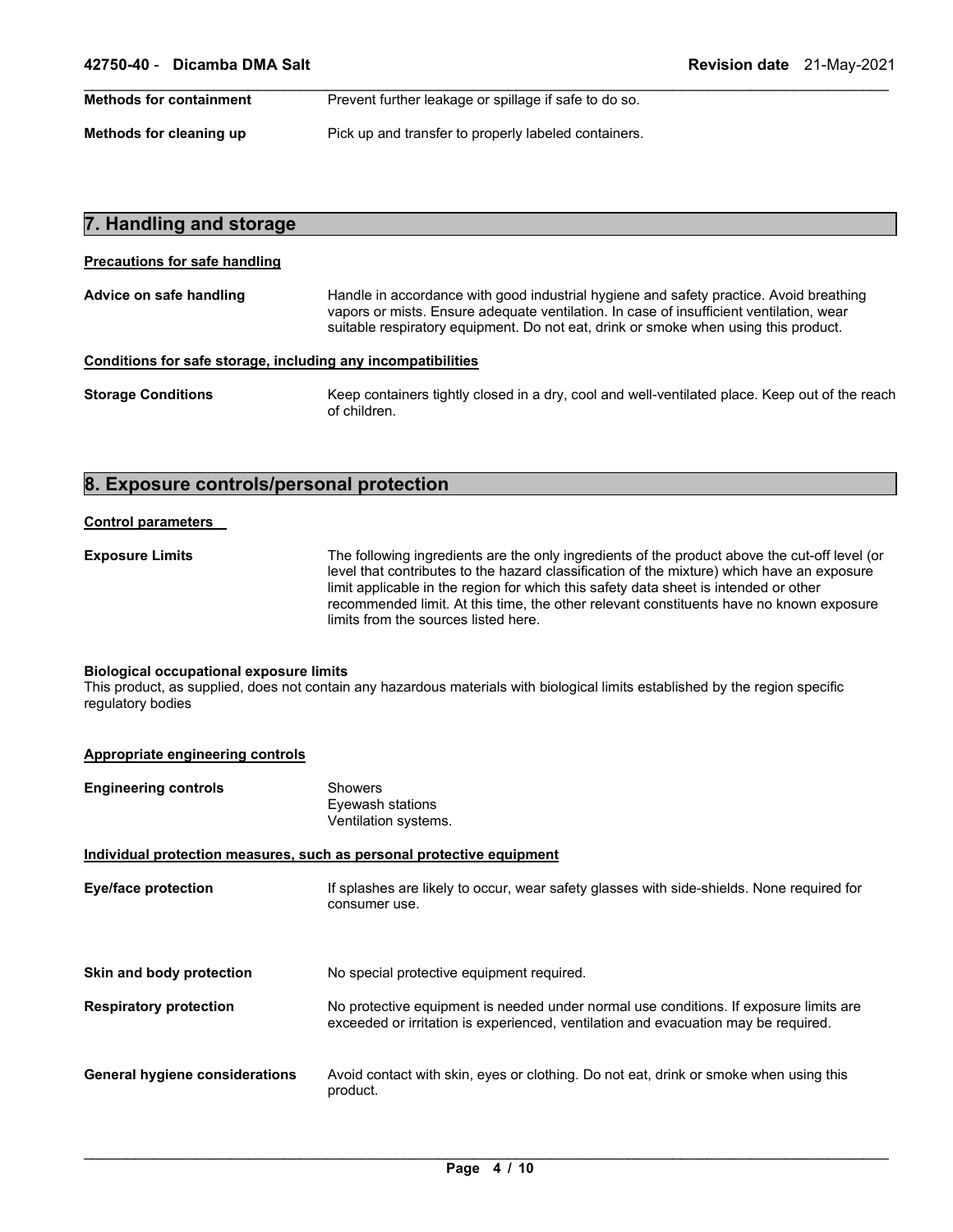## **9. Physical and chemical properties**

| Information on basic physical and chemical properties         |                                                                                                     |                  |  |
|---------------------------------------------------------------|-----------------------------------------------------------------------------------------------------|------------------|--|
| Physical state                                                | Liguid                                                                                              |                  |  |
| <b>Appearance</b>                                             | No data available                                                                                   |                  |  |
| Color                                                         | orange                                                                                              |                  |  |
| Odor                                                          | Rubber-like                                                                                         |                  |  |
| Odor threshold                                                | No data available                                                                                   |                  |  |
| <u>Property_</u>                                              | <b>Values</b>                                                                                       | Remarks • Method |  |
| рH                                                            | $7.1$ 8.1                                                                                           |                  |  |
| Melting point / freezing point                                | No data available                                                                                   |                  |  |
| Boiling point / boiling range                                 | No data available                                                                                   |                  |  |
| <b>Flash point</b>                                            | No data available                                                                                   |                  |  |
| <b>Evaporation rate</b>                                       | No data available                                                                                   |                  |  |
| Flammability (solid, gas)<br><b>Flammability Limit in Air</b> | No data available                                                                                   |                  |  |
| Upper flammability or explosive<br>limits                     | No data available                                                                                   |                  |  |
| Lower flammability or explosive<br>limits                     | No data available                                                                                   |                  |  |
| Vapor pressure                                                | 4.5 mPa mPa (25°C) (Dicamba acid)                                                                   |                  |  |
| Vapor density                                                 | No data available                                                                                   |                  |  |
| <b>Relative density</b>                                       | No data available                                                                                   |                  |  |
| <b>Water solubility</b>                                       | No data available                                                                                   |                  |  |
| Solubility(ies)                                               | No data available                                                                                   |                  |  |
| <b>Partition coefficient</b>                                  | $log Pow = -0.15$ (pH 7) (Dicamba acid)                                                             |                  |  |
| <b>Autoignition temperature</b>                               | No data available                                                                                   |                  |  |
| <b>Decomposition temperature</b>                              |                                                                                                     |                  |  |
| Kinematic viscosity                                           | 4.14 cSt (20C)                                                                                      |                  |  |
| <b>Dynamic viscosity</b>                                      | No data available                                                                                   |                  |  |
| <b>Other information</b>                                      |                                                                                                     |                  |  |
| <b>Explosive properties</b>                                   | No data available                                                                                   |                  |  |
| <b>Oxidizing properties</b>                                   | No data available                                                                                   |                  |  |
| Softening point                                               | No data available                                                                                   |                  |  |
| Molecular weight                                              | No data available                                                                                   |                  |  |
| VOC Content (%)                                               | No data available                                                                                   |                  |  |
| <b>Liquid Density</b>                                         | $1.16 - 1.20*$                                                                                      |                  |  |
| <b>Bulk density</b>                                           | No data available                                                                                   |                  |  |
|                                                               | *Listed density is an approximate value and does not necessarily represent that of a specific batch |                  |  |

\_\_\_\_\_\_\_\_\_\_\_\_\_\_\_\_\_\_\_\_\_\_\_\_\_\_\_\_\_\_\_\_\_\_\_\_\_\_\_\_\_\_\_\_\_\_\_\_\_\_\_\_\_\_\_\_\_\_\_\_\_\_\_\_\_\_\_\_\_\_\_\_\_\_\_\_\_\_\_\_\_\_\_\_\_\_\_\_\_\_\_\_\_

## **10. Stability and reactivity**

| <b>Reactivity</b>                                                       | No data available.                        |
|-------------------------------------------------------------------------|-------------------------------------------|
| <b>Chemical stability</b>                                               | Stable under normal conditions.           |
| <b>Possibility of hazardous reactions</b> None under normal processing. |                                           |
| <b>Conditions to avoid</b>                                              | Excessive heat.                           |
| Incompatible materials                                                  | None known based on information supplied. |
|                                                                         |                                           |

**Hazardous decomposition products** None known based on information supplied.

## **11. Toxicological information**

**Information on likely routes of exposure**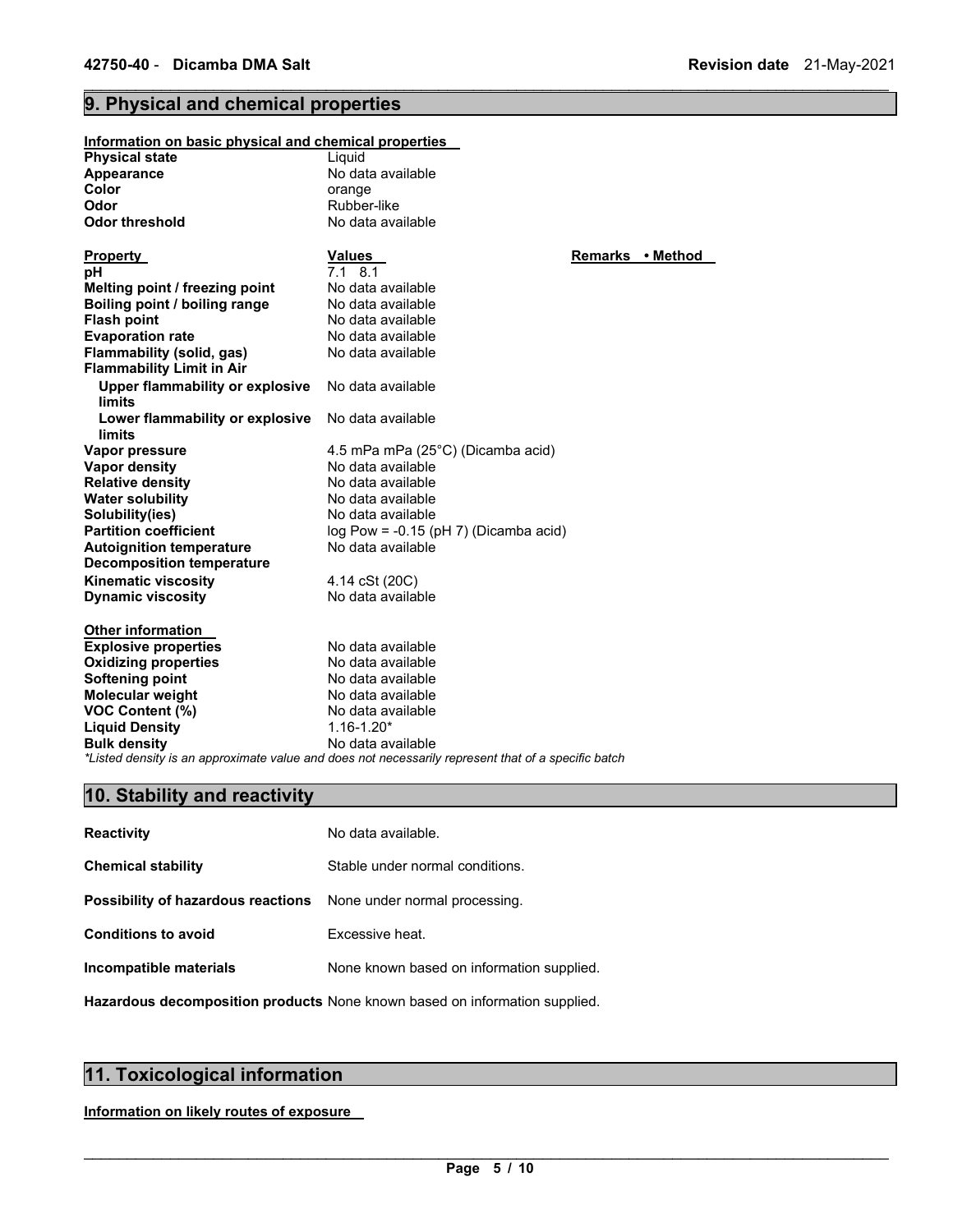## **Product Information**

| <b>Inhalation</b>   | Specific test data for the substance or mixture is not available. Harmful by inhalation.<br>(based on components).                |
|---------------------|-----------------------------------------------------------------------------------------------------------------------------------|
| Eye contact         | Specific test data for the substance or mixture is not available. Causes eye irritation. May<br>cause redness, itching, and pain. |
| <b>Skin contact</b> | May be harmful in contact with skin.                                                                                              |
| Ingestion           | Specific test data for the substance or mixture is not available. Harmful if swallowed. (based<br>on components).                 |

\_\_\_\_\_\_\_\_\_\_\_\_\_\_\_\_\_\_\_\_\_\_\_\_\_\_\_\_\_\_\_\_\_\_\_\_\_\_\_\_\_\_\_\_\_\_\_\_\_\_\_\_\_\_\_\_\_\_\_\_\_\_\_\_\_\_\_\_\_\_\_\_\_\_\_\_\_\_\_\_\_\_\_\_\_\_\_\_\_\_\_\_\_

**Symptoms related to the physical, chemical and toxicological characteristics** 

| Symptoms | May cause redness and tearing of the eyes. Coughing and/ or wheezing. |  |
|----------|-----------------------------------------------------------------------|--|
|          |                                                                       |  |

**Acute toxicity** 

**Numerical measures of toxicity**

**The following values are calculated based on chapter 3.1 of the GHS document** 

## **Unknown acute toxicity**

| Oral LD50                                    | 2,000 mg/kg                                   |                                                 |                 |  |
|----------------------------------------------|-----------------------------------------------|-------------------------------------------------|-----------------|--|
| <b>Dermal LD50</b>                           | 5,000 mg/kg                                   |                                                 |                 |  |
| <b>Inhalation LC50</b>                       | $> 2.53$ mg/l                                 |                                                 |                 |  |
| <b>Component Information</b>                 |                                               |                                                 |                 |  |
| Chemical name                                | Oral LD50                                     | Dermal LD50                                     | Inhalation LC50 |  |
| Dimethylamine salt of Dicamba  <br>2300-66-5 | = 1267 mg/kg<br>Rat)<br>= 2629 mg/kg<br>Rat ) | (Rabbit) > 2<br>> 2000 mg/kg<br>Rabbit)<br>g/kg |                 |  |

## **Delayed and immediate effects as well as chronic effects from short and long-term exposure**

| <b>Skin corrosion/irritation</b>  | May cause skin irritation.                         |
|-----------------------------------|----------------------------------------------------|
| Serious eye damage/eye irritation | Irritating to eyes.                                |
| Respiratory or skin sensitization | Did not cause sensitization on laboratory animals. |
| Germ cell mutagenicity            | No data available.                                 |
| Carcinogenicity                   | No data available.                                 |
| <b>Reproductive toxicity</b>      | No data available.                                 |
|                                   |                                                    |
| <b>STOT - single exposure</b>     | No data available.                                 |
| <b>STOT - repeated exposure</b>   | No data available.                                 |
| <b>Target organ effects</b>       | Respiratory system, Eyes, Skin.                    |
| <b>Aspiration hazard</b>          | No data available.                                 |
| Other adverse effects             | No data available.                                 |
| Interactive effects               | No data available.                                 |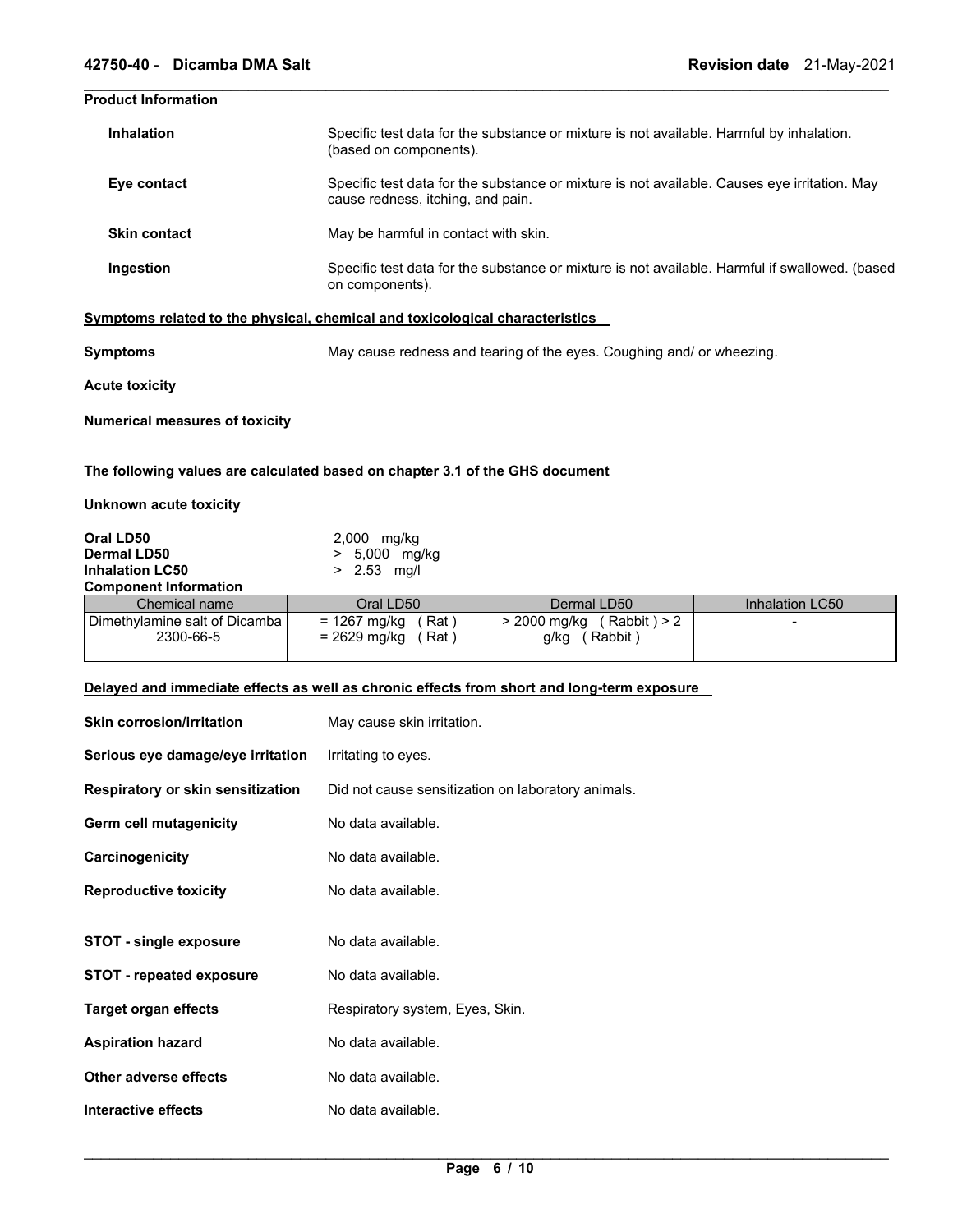## **12. Ecological information**

| <b>Ecotoxicity</b>            | Harmful to aquatic life with long lasting effects. |
|-------------------------------|----------------------------------------------------|
| Persistence and degradability | No data available.                                 |
| <b>Bioaccumulation</b>        | There is no data for this product.                 |
| Other adverse effects         | No data available.                                 |

## **13. Disposal considerations**

| <b>Waste treatment methods</b>         |                                                                                                                    |
|----------------------------------------|--------------------------------------------------------------------------------------------------------------------|
| Waste from residues/unused<br>products | Dispose of in accordance with local regulations. Dispose of waste in accordance with<br>environmental legislation. |
| Contaminated packaging                 | Do not reuse empty containers.                                                                                     |
| <b>US EPA Waste Number</b>             | U092                                                                                                               |
|                                        |                                                                                                                    |

\_\_\_\_\_\_\_\_\_\_\_\_\_\_\_\_\_\_\_\_\_\_\_\_\_\_\_\_\_\_\_\_\_\_\_\_\_\_\_\_\_\_\_\_\_\_\_\_\_\_\_\_\_\_\_\_\_\_\_\_\_\_\_\_\_\_\_\_\_\_\_\_\_\_\_\_\_\_\_\_\_\_\_\_\_\_\_\_\_\_\_\_\_

## **14. Transport information**

| <b>DOT</b>                        |                                                                                         |
|-----------------------------------|-----------------------------------------------------------------------------------------|
| <b>Notes</b>                      | Containers < 250 gallons - Not regulated by DOT Containers > 250 gallons - UN3082,      |
|                                   | Environmentally Hazardous Substances, Liquid, N.O.S. (dicamba), 9, PG III, RQ (dicamba) |
| UN/ID no.                         | <b>UN3082</b>                                                                           |
| Proper shipping name              | Environmentally hazardous substance, liquid, n.o.s.                                     |
| Transport hazard class(es)        | 9                                                                                       |
| Packing group                     | Ш                                                                                       |
| DOT reportable quantity - lbs     | 100                                                                                     |
| <b>Special Provisions</b>         | 8, 146, 173, 335, IB3, T4, TP1, TP29                                                    |
| <b>DOT Marine Pollutant</b>       | <b>NP</b>                                                                               |
| <b>Description</b>                | UN3082, Environmentally hazardous substance, liquid, n.o.s., 9, III, Marine pollutant   |
|                                   |                                                                                         |
| <b>TDG</b>                        |                                                                                         |
| <b>Notes</b>                      | Not applicable                                                                          |
| UN/ID no.                         | <b>UN3082</b>                                                                           |
| Proper shipping name              | Environmentally hazardous substance, liquid, n.o.s.                                     |
| Transport hazard class(es)        | 9                                                                                       |
| Packing group                     | $\mathbf{III}$                                                                          |
| <b>Special Provisions</b>         | 16, 99                                                                                  |
| <b>Description</b>                | UN3082, Environmentally hazardous substance, liquid, n.o.s., 9, III                     |
|                                   |                                                                                         |
| <b>MEX</b><br><b>Notes</b>        | Not applicable                                                                          |
| UN/ID no.                         | <b>UN3082</b>                                                                           |
|                                   |                                                                                         |
| Proper shipping name              | Environmentally hazardous substance, liquid, n.o.s.                                     |
| <b>Transport hazard class(es)</b> | 9                                                                                       |
| <b>Special Provisions</b>         | 274, 331, 335                                                                           |
| Packing group                     | $\mathbf{III}$                                                                          |
| <b>Description</b>                | UN3082, Environmentally hazardous substance, liquid, n.o.s., 9, III                     |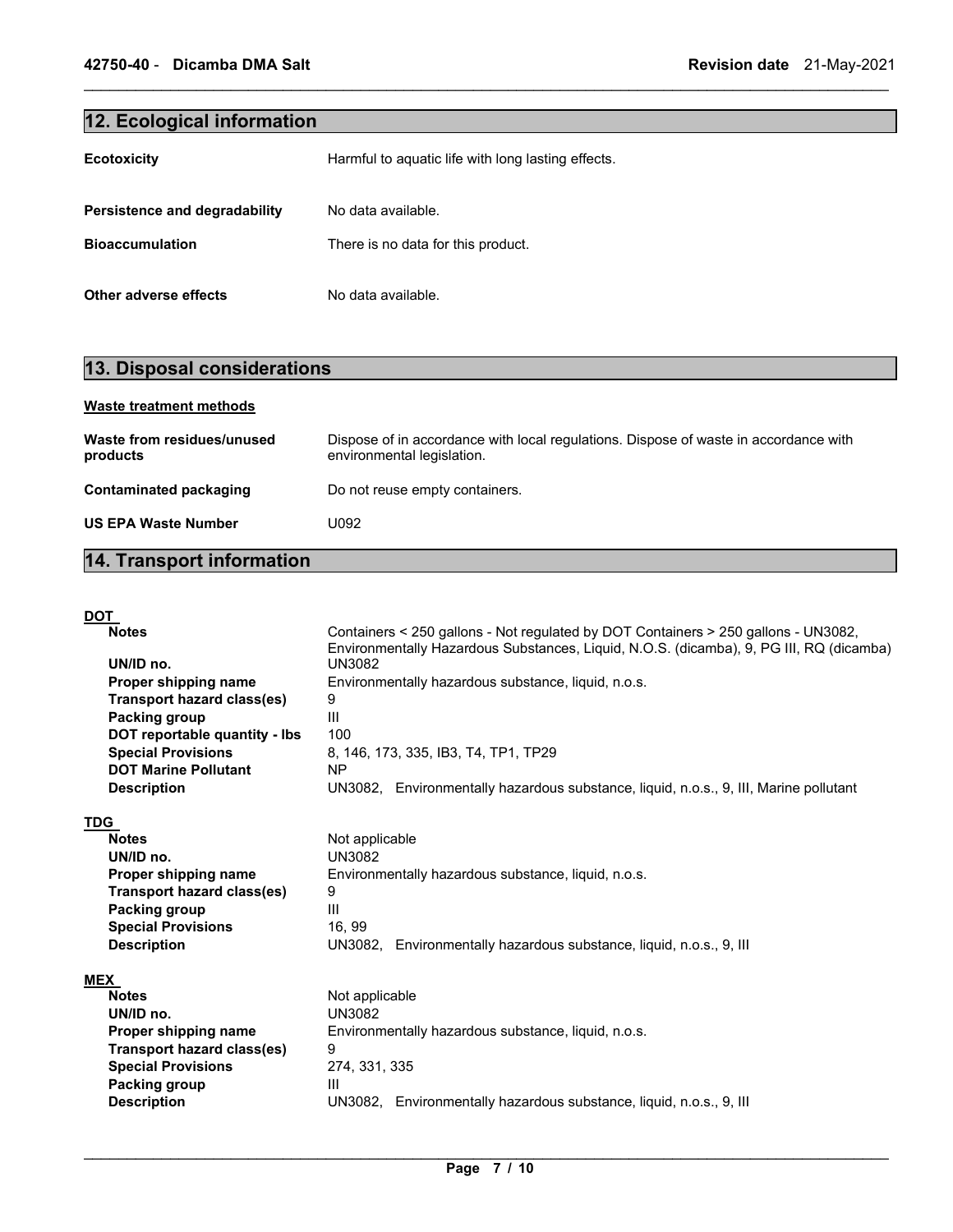| ICAO (air)                                         |                                                                          |
|----------------------------------------------------|--------------------------------------------------------------------------|
| <b>Notes</b>                                       | Not applicable                                                           |
| UN/ID no.                                          | <b>UN3082</b>                                                            |
| <b>Transport hazard class(es)</b>                  | 9                                                                        |
| Packing group                                      | Ш                                                                        |
| <b>Special Provisions</b>                          | A97, A158, A197, A215                                                    |
| <b>IATA</b>                                        |                                                                          |
| <b>Notes</b>                                       | Not applicable                                                           |
| UN number or ID number                             | <b>UN3082</b>                                                            |
| <b>Transport hazard class(es)</b>                  | 9                                                                        |
| <b>Packing group</b>                               | Ш                                                                        |
| <b>ERG Code</b>                                    | 9L                                                                       |
| <b>Special Provisions</b>                          | A97, A158, A197                                                          |
|                                                    |                                                                          |
| <b>IMDG</b>                                        |                                                                          |
| <b>Notes</b><br>UN number or ID number             | Not applicable                                                           |
|                                                    | <b>UN3082</b>                                                            |
| Transport hazard class(es)<br><b>Packing group</b> | 9<br>Ш                                                                   |
| EmS-No                                             | F-A, S-F                                                                 |
| <b>Special Provisions</b>                          | 274, 335, 969                                                            |
|                                                    |                                                                          |
| <b>RID</b>                                         |                                                                          |
| <b>Notes</b>                                       | Not applicable                                                           |
| <b>UN number</b>                                   | <b>UN3082</b>                                                            |
| UN proper shipping name                            | Environmentally hazardous substance, liquid, n.o.s.                      |
| <b>Transport hazard class(es)</b>                  | 9                                                                        |
| Packing group                                      | Ш                                                                        |
| <b>Classification code</b>                         | M6                                                                       |
| <b>Special Provisions</b>                          | 274, 335, 375, 601                                                       |
| <b>Description</b>                                 | UN3082, Environmentally hazardous substance, liquid, n.o.s., 9, III      |
| Labels                                             | 9                                                                        |
| ADR                                                |                                                                          |
| <b>Notes</b>                                       | Not applicable                                                           |
| UN number or ID number                             | <b>UN3082</b>                                                            |
| UN proper shipping name                            | Environmentally hazardous substance, liquid, n.o.s.                      |
| Transport hazard class(es)                         | 9                                                                        |
| <b>Packing group</b>                               | Ш                                                                        |
| <b>Classification code</b>                         | M6                                                                       |
| <b>Tunnel restriction code</b>                     | $(\text{-})$                                                             |
| <b>Special Provisions</b>                          | 274, 335, 601, 375                                                       |
| <b>Description</b>                                 | UN3082, Environmentally hazardous substance, liquid, n.o.s., 9, III, (-) |
| Labels                                             | 9                                                                        |
| <u>ADN</u>                                         |                                                                          |
| <b>Notes</b>                                       | Not applicable                                                           |
| <b>UN</b> number                                   | <b>UN3082</b>                                                            |
| UN proper shipping name                            | Environmentally hazardous substance, liquid, n.o.s.                      |
| <b>Transport hazard class(es)</b>                  | 9                                                                        |
| Packing group                                      | III                                                                      |
| <b>Classification code</b>                         | M <sub>6</sub>                                                           |
| <b>Special Provisions</b>                          | 274, 335, 375, 601                                                       |
| <b>Description</b>                                 | UN3082, Environmentally hazardous substance, liquid, n.o.s., 9, III      |
| Hazard label(s)                                    | 9                                                                        |
| <b>Equipment Requirements</b>                      | PP                                                                       |

## **15. Regulatory information**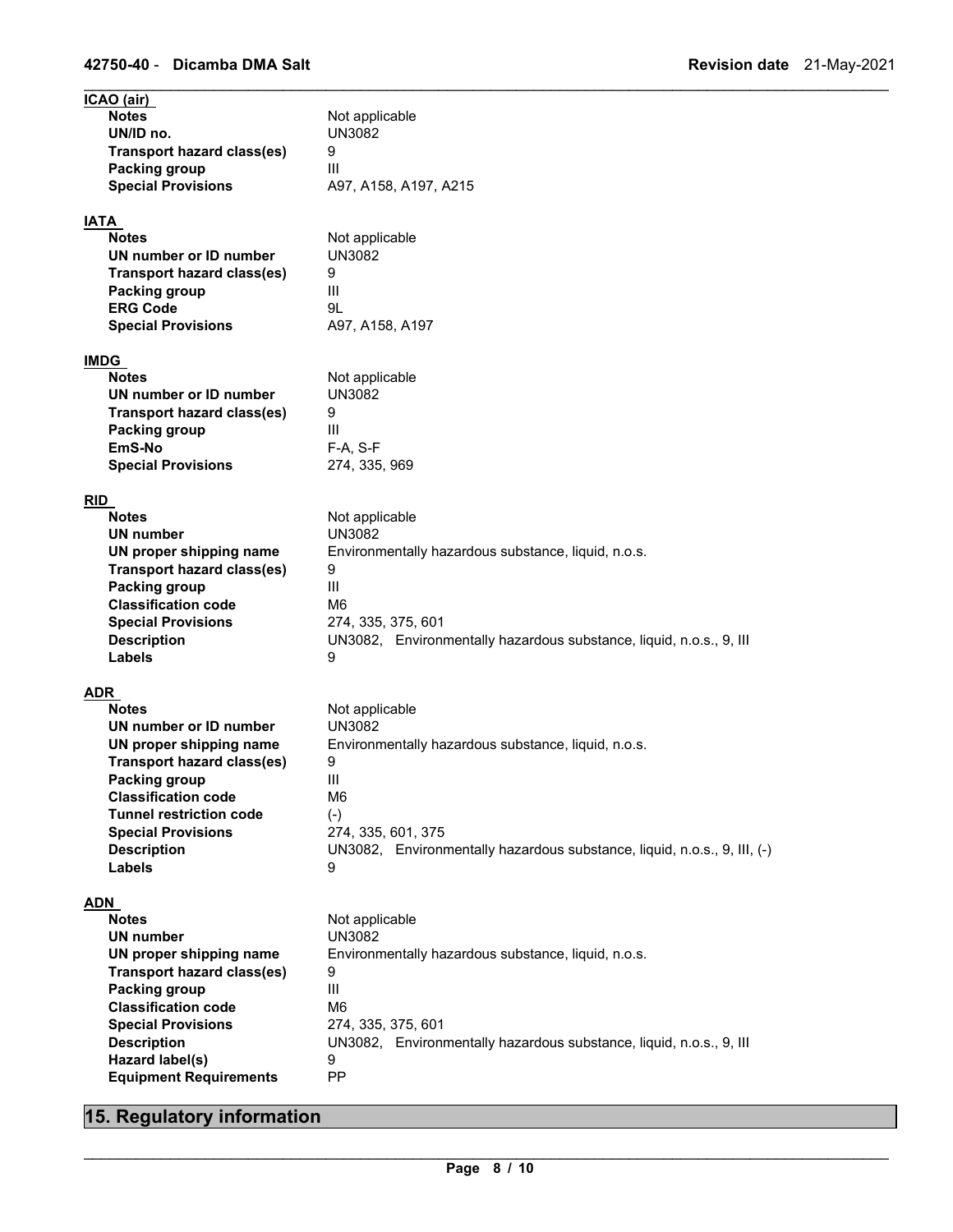#### **U.S. EPA Label Information**

#### **EPA Pesticide Registration Number** 42750-40

**EPA Pesticide Label** Warning. Causes substantial but temporary eye injury. Harmful if swallowed.

\_\_\_\_\_\_\_\_\_\_\_\_\_\_\_\_\_\_\_\_\_\_\_\_\_\_\_\_\_\_\_\_\_\_\_\_\_\_\_\_\_\_\_\_\_\_\_\_\_\_\_\_\_\_\_\_\_\_\_\_\_\_\_\_\_\_\_\_\_\_\_\_\_\_\_\_\_\_\_\_\_\_\_\_\_\_\_\_\_\_\_\_\_

#### **International Inventories**

| Does not comply |
|-----------------|
| Does not comply |
| Does not comply |
| Does not comply |
| Does not comply |
| Does not comply |
| Does not comply |
| Does not comply |
|                 |

**Legend:** 

**TSCA** - United States Toxic Substances Control Act Section 8(b) Inventory

**DSL/NDSL** - Canadian Domestic Substances List/Non-Domestic Substances List

**EINECS/ELINCS** - European Inventory of Existing Chemical Substances/European List of Notified Chemical Substances

**ENCS** - Japan Existing and New Chemical Substances

**IECSC** - China Inventory of Existing Chemical Substances

**KECL** - Korean Existing and Evaluated Chemical Substances

**PICCS** - Philippines Inventory of Chemicals and Chemical Substances

**AICS** - Australian Inventory of Chemical Substances

#### **US Federal Regulations**

#### **SARA 313**

Section 313 of Title III of the Superfund Amendments and Reauthorization Act of 1986 (SARA). This product contains a chemical or chemicals which are subject to the reporting requirements of the Act and Title 40 of the Code of Federal Regulations, Part 372.

| Chemical name                                            | Values %<br>$\Lambda$ $\Gamma$ $\Lambda$<br><b>Inreshold</b><br><u>UIU</u> |  |
|----------------------------------------------------------|----------------------------------------------------------------------------|--|
| .<br>2300-66-5<br>Dimethylamine salt o<br>. of Dicamba - | ٥                                                                          |  |

## **SARA 311/312 Hazard Categories**

Should this product meet EPCRA 311/312 Tier reporting criteria at 40 CFR 370, refer to Section 2 of this SDS for appropriate classifications.

#### **CWA (Clean Water Act)**

This product does not contain any substances regulated as pollutants pursuant to the Clean Water Act (40 CFR 122.21 and 40 CFR 122.42).

#### **CERCLA**

This material, as supplied, does not contain any substances regulated as hazardous substances under the Comprehensive Environmental Response Compensation and Liability Act (CERCLA) (40 CFR 302) or the Superfund Amendments and Reauthorization Act (SARA) (40 CFR 355). There may be specific reporting requirements at the local, regional, or state level pertaining to releases of this material.

## **US State Regulations**

## **California Proposition 65**

This product does not contain any Proposition 65 chemicals.

## **U.S. State Right-to-Know Regulations**